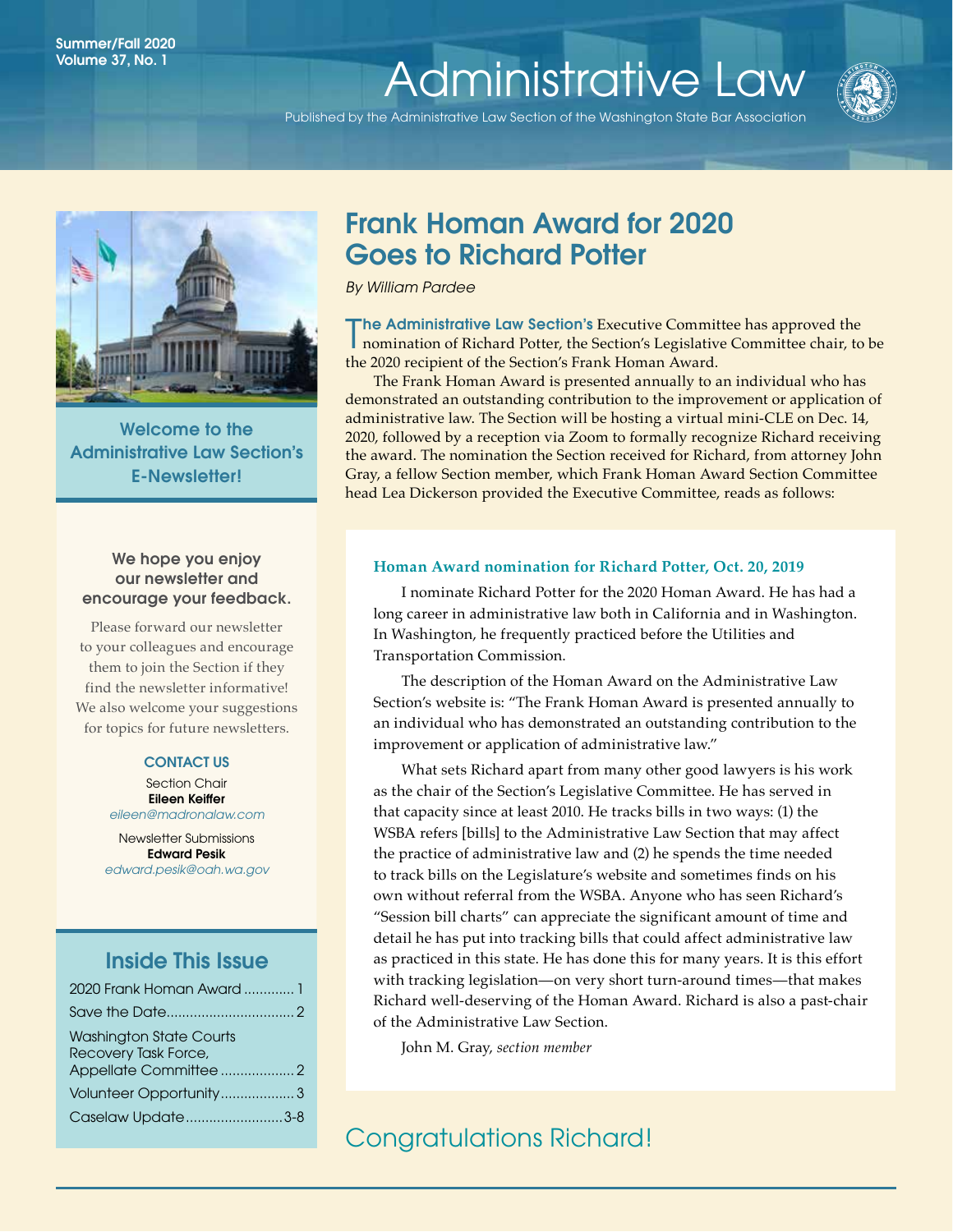WSBA Administrative Law Section Executive Committee Officers & At-Large Members 2020-2021

| <b>Officers</b>                                   |                                        |  |
|---------------------------------------------------|----------------------------------------|--|
| Chair<br>Fileen Keiffer                           | Treasurer<br>Katy Hatfield             |  |
| Chair-Flect<br><b>Bill Pardee</b>                 | Secretary<br>Richelle Little           |  |
|                                                   | Immediate Past Chair<br>Robert Krabill |  |
| <b>At-Large Members</b>                           |                                        |  |
| <i>Scott Boyce</i><br>$(2018 - 2021)$<br>Lea Anne | Fdward Pesik<br>$(2020-2021)$          |  |
| Dickerson<br>$(2018 - 2021)$                      | Selina Kang<br>(2020-2021)<br>Sophie   |  |
| <b>Susan Pierini</b><br>$(2018 - 2021)$           | Geguchadze<br>(2020-2021)              |  |
| <b>Margie Gray</b><br>(2019-2022)                 | <b>Robert Rhodes</b><br>(2020-2023)    |  |

#### Committee Chairs

CLE *[Eileen Keiffer](https://www.mywsba.org/PersonifyEbusiness/LegalDirectory/LegalProfile.aspx?Usr_ID=000000051598)* Diversity and Outreach Co-Chairs *[Alexis Hartwell-](https://www.mywsba.org/PersonifyEbusiness/LegalDirectory/LegalProfile.aspx?Usr_ID=000000047222)[Gobeske](https://www.mywsba.org/PersonifyEbusiness/LegalDirectory/LegalProfile.aspx?Usr_ID=000000047222) & [Robert Rhodes](https://www.mywsba.org/PersonifyEbusiness/LegalDirectory/LegalProfile.aspx?Usr_ID=000000031089)* **Newsletter** *[Edward Pesik](mailto:edward.pesik%40oah.wa.gov?subject=)* Publications and Practice Manual Co-Chairs *TBD\**

*[Richelle Little](https://www.mywsba.org/PersonifyEbusiness/LegalDirectory/LegalProfile.aspx?Usr_ID=000000039687)  & [Selina Kang](mailto:selinapkang%40gmail.com?subject=)* *[Cameron](mailto:zangeneh%40seattleu.edu?subject=)  [Zangenehzadeh](mailto:zangeneh%40seattleu.edu?subject=)*  (2020-2022) Board of Governors Liaison Frank Homan Award

*[Lea Anne](https://www.mywsba.org/PersonifyEbusiness/Default.aspx?TabID=1538&Usr_ID=000000047216)  [Dickerson](https://www.mywsba.org/PersonifyEbusiness/Default.aspx?TabID=1538&Usr_ID=000000047216)*

The Administrative Law Section welcomes articles and items of interest for publication. The editors and Executive Committee reserve discretion whether to publish submissions.

Send submissions to: Edward Pesik (*[edward.pesik@oah.wa.gov](mailto:edward.pesik%40oah.wa.gov?subject=)*).

This is a publication of a section of the Washington State Bar Association. All opinions and comments in this publication represent the views of the authors and do not necessarily have the endorsement of the Association or its officers or agents.

Layout • Sutherland Design Works [brittsutherland@comcast.net](mailto:brittsutherland%40comcast.net?subject=WSBA)

## Upcoming Administrative Law Section Mini-CLEs

The Administrative Law Section is busy organizing and planning several upcoming mini-CLEs in December 2020, and January through March 2021, which they hope you will attend, including:

#### SAVE THESE DATES!  $\frac{3}{2}$ **DECEMBER 14, 2020**  $\overline{5}$ **"Retaining, Disclosing, Redacting, and Requesting HIPAA Protected Healthcare Information under the PRA"**   $\cap$ **3:00 – 5:00 p.m.** Presented by **Matthew King** of *Washington Technology Solutions* ш and **Catherine Taliaferro** of the *Health Care Authority*  တ ĹÚ **1.0 L&LP Credit**; **\$25.00** for WSBA Administrative Law Section H. members and law students (\$35/Non-members) **Followed by a reception on Zoom for Homan Award recipient**  Ш **Richard Potter**  $\gtrsim$

## **JANUARY 21, 2021**

ഗ

**Public Act Resources and FAQs**

**12:00 – 1:00 p.m.** Presented by Oskar Rey of the *Municipal Research and Services Center* **1.0 L&LP Credits**; **\$25.00** for WSBA Administrative Law Section members and law students (\$35/Non-members)

## Washington State Courts Recovery Task Force, Appellate Appeals Subcommittee:

The courts are looking for methods of reducing the backlog of superior court cases that has accumulated during the pandemic shutdown. This committee is specifically looking at administrative appeals and whether some can be pushed to the Court of Appeals directly under RCW 34.05.518. It is focusing on Land Use Petitions and APA cases.

Several judges and Eileen Keiffer, chair of the Administrative Law Section's Executive Committee, currently sit on the Appellate Appeals Subcommittee. The next meeting will be held on Dec. 4 at  $9:00$  a.m.

# \*Non-voting member Join Our Section!

We encourage you to become an active member of the Administrative Law Section. Benefits include a subscription to this newsletter and networking opportunities in the field of administrative law.

## [Click here to join!]( https://www.mywsba.org/PersonifyEbusiness/CLEStore/Administrative-Law-Section/ProductDetail/1)

The Section also has **six committees** whose members are responsible for **planning CLE programs, publishing this newsletter, tracking legislation** of interest to administrative law practitioners, and more.

#### **Feel free to contact the chair of any committee if you have an interest in or want more information.**

Committee chairpersons are listed on page two of this newsletter, and on the Section's website.

> Legislative *[Richard Potter\\*](https://www.mywsba.org/PersonifyEbusiness/LegalDirectory/LegalProfile.aspx?Usr_ID=19196)*

Young Lawyer Liaison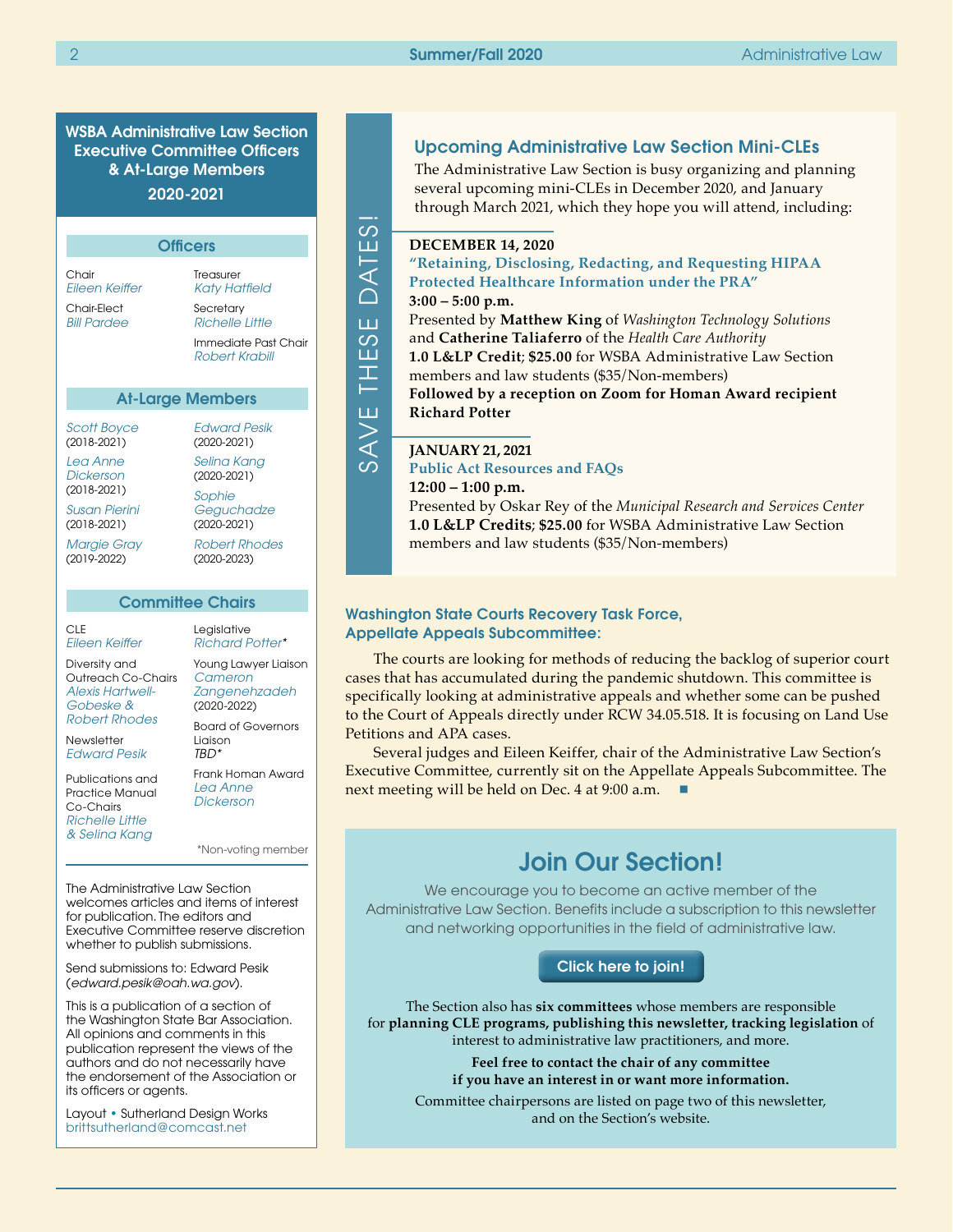## Pro Bono Representatives in Administrative Adjudications Conducted by OAH

Over the past two years, the **Office of Administrative Hearings (OAH)** has developed a small network of pro bono attorneys and legal services organizations to represent parties with disabilities. *See WAC 10-24-010*.

The number of available suitable representatives has decreased in part due to the impact of COVID-19 on law practices and home life. The income of the party with a disability is usually a disability benefit from social security. The hearings are rarely more than two hours in length. OAH expects that your method of communication with the party would be by telephone or email. Most of the parties have appealed action by the Department of Social and Health Services for public assistance, food assistance, and child support, by the Health Care Authority for Medicaid, and by the Employment Security Department for unemployment insurance.

Please consider helping parties with disabilities participate meaningfully in telephonic administrative hearings by volunteering to be a suitable representative.

Contact Johnette Sullivan, *Assistant Chief ALJ – ADA Coordinator*, at [Johnette.Sullivan@oah.wa.gov](mailto:Johnette.Sullivan%40oah.wa.gov?subject=).

# Caselaw Update

Nelson v. Spokane Cmty. Coll., 14 Wn. App. 2d 40, 469 P.3d 317 (2020)

#### *By Eileen Keiffer*

Daniel Nelson was a nursing student at Spokane Community College (SCC). A SCC professor concluded Nelson plagiarized a homework assignment; she characterized Nelson's conduct as intentional. The professor decided Nelson should receive both a zero on the plagiarized assignment, and a failing grade for the class, because Nelson had violated SCC's "Academic Integrity Policy." Nelson's failing grade in the class resulted in his dismissal from the nursing program. Mr. Nelson denied the plagiarism but SCC denied him a hearing, stating he could not receive a hearing because his dismissal was an academic decision, not a student conduct sanction.

RCW 28B.50.140(13) authorizes community colleges to enforce student conduct rules. SCC's rules are located in Washington Administrative Code (WAC) chapter 132Q-10. Under the WAC, students accused of student conduct violations have the right to an adjudicative hearing and appeal. *See* WAC 132Q-10-105(10), (11). Further, SCC faculty members individually lack authority to impose discipline for student conduct violations (excepting situations necessary to maintain classroom decorum). *See* WAC 132Q-10-500. The student conduct standards specifically address plagiarism and provide that such cheating can result in sanctions. WAC 132Q-10-210. Those potential sanctions include: temporary suspension, revocation of admission or degree, withholding of a degree, and expulsion. WAC 132Q- $10-400(1)(i)$ , (j), (2).

Washington's public colleges are subject to the Administrative Procedure Act (APA), chapter 34.05 RCW. RCW 34.05.010(2), (7); *Arishi v. Wash. State Univ*., 196 Wn. App. 878, 884, 385 P.3d 251 (2016). The APA affords judicial review for three types of agency actions: (1) rules, (2) adjudicative proceeding orders, and (3) "other agency action." RCW 34.05.570(2)-(4). The Court of Appeals considered Nelson's appeal under the third category ("other agency action"). A court may afford relief from such "other agency action" if the action is: "(i) Unconstitutional; (ii) Outside the statutory authority of the agency or the authority conferred by a provision of law; (iii) Arbitrary or capricious; or (iv) Taken by persons who were not properly constituted as agency officials lawfully entitled to take such action." RCW 34.05.570(4)(c).

The court found the last category to be applicable, because the professor imposing the discipline lacked disciplinary authority. The court instead found that "the power to sanction acts of plagiarism lies with SCC's student conduct officer and the student conduct adjudicatory process." The court rejected SCC's characterization of the sanction as a grading decision, because that argument was contrary to the applicable WAC, which explicitly provides that plagiarism is a student conduct issue. SCC's WAC defines plagiarism as a student conduct issue, not an academic matter. WAC 132Q-10-210(a)(v). In this matter SCC's rules are unique, and the court cited several other postsecondary institutions in Washington that do provide a role for faculty to handle academic dishonesty violations.

The court also noted that the consequences for the plagiarism included both a grading decision (the zero grade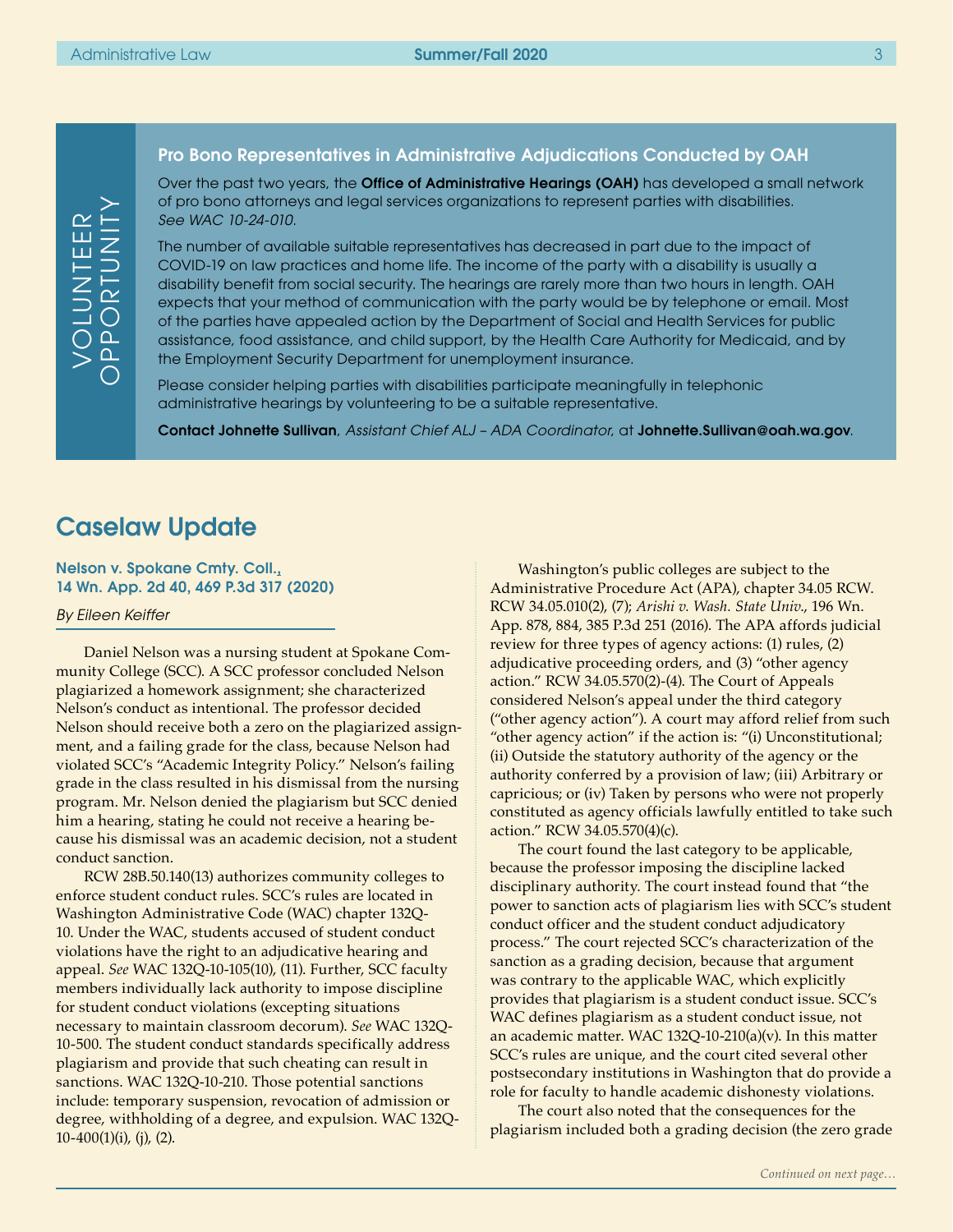# *Continued from page 3*

## Case Law Update

on the assignment), but also the professor's failing of Mr. Nelson for the entire course as a penalty for violating SCC's academic integrity policy. Because the professor lacked authority to impose disciplinary action on Mr. Nelson, the court held Mr. Nelson had a basis for relief under the APA.

The court reversed the Superior Court order denying Mr. Nelson relief and remanded the matter to SCC for an administrative hearing pursuant to WAC Ch. 132Q-10. The court declined to award Mr. Nelson fees under the Equal Access to Justice Act (RCW 4.84.340-.360).

#### Freedom Found. v. Bethel School Dist., 14 Wn. App. 2d 75, 469 P.3d 364 (2020)

#### *By Eileen Keiffer*

RCW 42.17A.495(3) allows employees to request payroll deductions for political committees. For school districts, RCW 28A.405.400 requires districts to make such payroll deductions if 10 percent or more of the district's employees designate the same payee. For Bethel School District, roughly 24 percent of its employees named as a payee the Washington Education Association's Political Action Committee (WEA-PAC). Further, around 17 percent named as a payee the National Education Association Fund for Children and Public Educations (NEA-FCPE). The District has processed payroll deductions such as these for several years.

Freedom Foundation filed a complaint with the PDC regarding the District's payroll deductions, alleging improper use of public facilities in violation of RCW 42.17A.555 in processing the payroll contributions. The PDC found the evidence did not support a violation of RCW 42.17A.555, "closed the matter" and did not conduct a formal investigation. The Foundation filed two lawsuits in Thurston County Superior Court. First, Freedom Foundation filed a citizen's action complaint against the District, which was dismissed upon summary judgment. Second, the Foundation sought judicial review under the Administrative Procedure Act (APA) of the PDC's dismissal of the Foundation's PDC complaint. The PDC filed a CR 12(b)(6) motion, which was granted. The District also moved to dismiss, which was also granted. Freedom Foundation appealed three orders from the two actions: (1) the order granting the District's motion for summary judgment dismissal regarding the citizen's action, (2) the order granting the PDC's motion to dismiss regarding judicial review under the APA, and (3) the order granting the District's motion for summary judgment dismissal regarding judicial review under the APA. We consolidated these appeals.

The Court of Appeals upheld the dismissal of the Foundation's citizen action suit. RCW 42.17A.775 contains several prerequisites for a citizen's action suit, one of which is that the PDC must fail to take action within 90 days of receiving a complaint. RCW 42.17A.755(1)(a). Such action could include dismissing the complaint. The court found that the PDC did dismiss the Foundation's complaint when it "closed the matter" and did so within 90 days of the Foundation's complaint. Because the PDC acted timely, the Foundation did not meet the prerequisites for a citizen's action suit.

With respect to the APA suit, the District and the PDC argued that the foundation lacked standing. The court agreed. RCW 34.05.530 provides standing if a person is aggrieved or adversely affected by agency action. "Aggrieved or adversely affected" requires three elements: "(1) The agency action has prejudiced or is likely to prejudice that person; (2) That person's asserted interests are among those that the agency was required to consider when it engaged in the agency action challenged; and (3) A judgment in favor of that person would substantially eliminate or redress the prejudice to that person caused or likely to be caused by the agency action." RCW 34.05.530. Elements one and three are "injury-in-fact" requirements, and element two requires a "zone of interest."

The court found the Foundation could not meet the injury-in-fact test as it did not establish prejudice. The Foundation was not a party to the complaint under the APA. To be a party in an agency proceeding: "(a) A person to whom the agency action is specifically directed; or (b) A person named as a party to the agency proceeding or allowed to intervene or participate as a party in the agency proceeding." RCW 34.05.010(12). "Agency action" means "licensing, the implementation or enforcement of a statute, the adoption or application of an agency rule or order, the imposition of sanctions, or the granting or withholding of benefits." RCW 34.05.010(3).

The court found that a complainant lacks the ability to participate in any proceeding unless the PDC so requests. WAC 390-37-030(1). Therefore, the "Foundation was not a party to the PDC complaint." Indeed, the PDC action was not directed at the Foundation, nor was the Foundation permitted to intervene as a party in a PDC proceeding. It merely held the status of complainant. As the Freedom Foundation was not a party, it did not demonstrate specific and perceptible harm from denial of its complaint.

The court also held that the Foundation failed to demonstrate it suffered actual harm (not conjectural or hypothetical harm). It did not show an economic or competitive injury, nor indeed any direct economic effect or material adverse injury from the complaint's denial. The court found the Foundation did not show any specific harm. "The mere fact that an unfavorable result could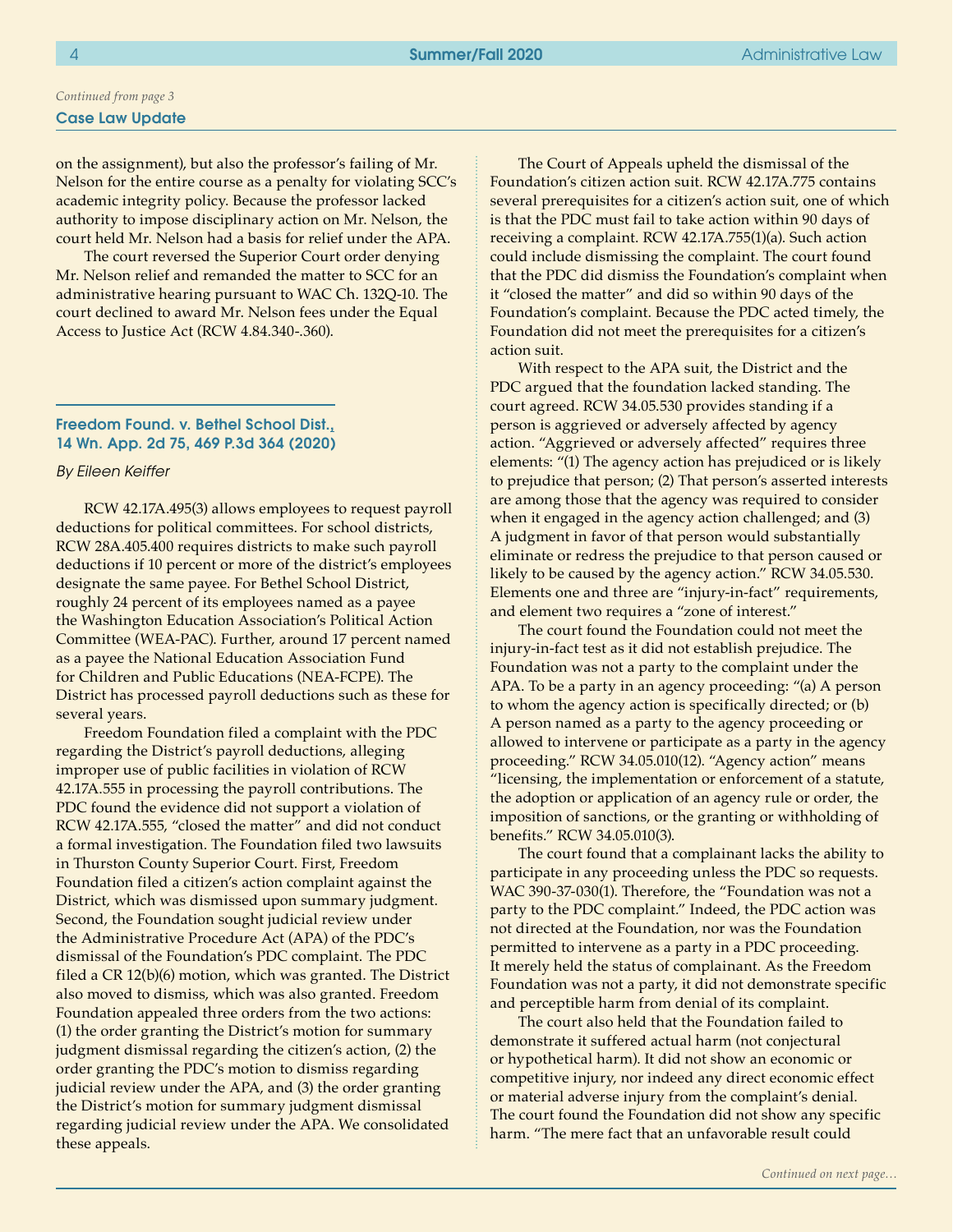## Case Law Update *Continued from page 4*

become precedent to Freedom Foundation's potential future litigation is not a harm under RCW 34.05.530." The court affirmed the trial court's dismissal of the Foundation's two lawsuits.

Samish Indian Nation v. Dep't of Licensing, \_\_\_ Wn. App. 2d \_\_\_, 471 P.3d 261 (2020)

### *By Bill Pardee*

The Samish Tribe is a federally recognized Indian tribe. In 2004, the Samish Tribe obtained a parcel of land in Skagit County, known as the Campbell Lake Property, which is held in trust. The tribe does not have a formal reservation. In 2018, the Samish Tribe sought to negotiate a fuel tax agreement with the Department of Licensing (DOL). DOL denied the request because the Samish Tribe "does not have a reservation within the state."

The Samish Tribe then appealed to the Skagit County Superior Court under RCW 34.05.570(4) of the Administrative Procedure Act (APA). In February 2019, the court determined that DOL's interpretation of RCW 82.38.310(1) was not "unconstitutional, outside its authority, arbitrary and capricious, or taken by a person not lawfully entitled to take such action."

On appeal, the Samish Tribe contends the meaning of "reservation" under RCW 82.38.310(1) includes tribal trust properties such as the tribe's Campbell Lake Property. The question whether DOL acted within its authority turns on the meaning of "reservation" in RCW 82.38.310(1). Under RCW 82.38.310(1):

The governor may enter into an agreement with any federally recognized Indian tribe located on a *reservation* within this state regarding fuel taxes included in the price of fuel delivered to a retail station wholly owned and operated by a tribe, tribal enterprise, or tribal member licensed by the tribe to operate a retail station located on *reservation or trust property*. [Emphasis added.]

Reservation is not defined in the above statute. Where the Legislature has not defined a term, we may look to dictionary definitions, as well as the statute's context, to determine the plain meaning of the term. The dictionary defines "reservation," in part, as "a tract of land set aside for a particular purpose (as schools, forest, or the use of Indians)." Here the parties agree the dictionary definition of "reservation" broadly includes tribal trust lands, along with formal reservations.

Although DOL concedes tribal trust property is included in the dictionary definition of "reservation," DOL points to the context provided by the Legislature's two separate uses of "reservation" in RCW 82.38.310(1). Where the identical word or phrase is used more than once in the same act, there is a presumption that they have the same meaning. If the term "reservation" does not include "trust property" at the end of the sentence, DOL argues "reservation" at the beginning of the sentence does not include "trust property." Neither party contends the statute is ambiguous, and we agree.

There is a nuanced context to the two different uses of "reservation" in the sentence. A retail gas station has a physical manifestation, typically consisting of gas pumps, a parking lot, and a building affixed to a specific parcel of property. But a federally recognized Indian tribe is a noncorporeal entity not physically affixed to a particular parcel of real property. The statute's reference to a tribe "located on a reservation" is different than the reference to the location where a retail station is affixed to a parcel of property. Because the context for the two uses of "reservation" in the statute vary, we are not compelled to apply an identical meaning. Rather, we conclude the plain meaning of "reservation" in the context of "any federally recognized Indian tribe located on a reservation" is consistent with the dictionary definition and extends to trust lands.

It would be an absurd result to bar DOL from negotiating fuel tax agreements with federally recognized tribes operating fuel stations located on trust property merely because the tribe lacks a formal reservation. There is authority that this court will avoid an absurd result even if it must disregard unambiguous statutory language to do so. *Dependency of D.L.B.*, 186 Wn.2d 103, 119, 376 P.3d 1099 (2016). We cannot conceive of any possible policy promoting litigation and denying citizens the benefit of agreed resolutions of such fuel tax disputes. It would be an absurd result to promote litigation rather than agreed resolutions of fuel tax disputes between the State and federally recognized Indian tribes operating fuel stations on trust property.

The plain meaning of RCW 82.32.310(1) authorizes the negotiation of fuel tax disputes with all federally recognized tribes with a formal reservation or trust property operating retail fuel stations. It would be an absurd result to read the statute otherwise.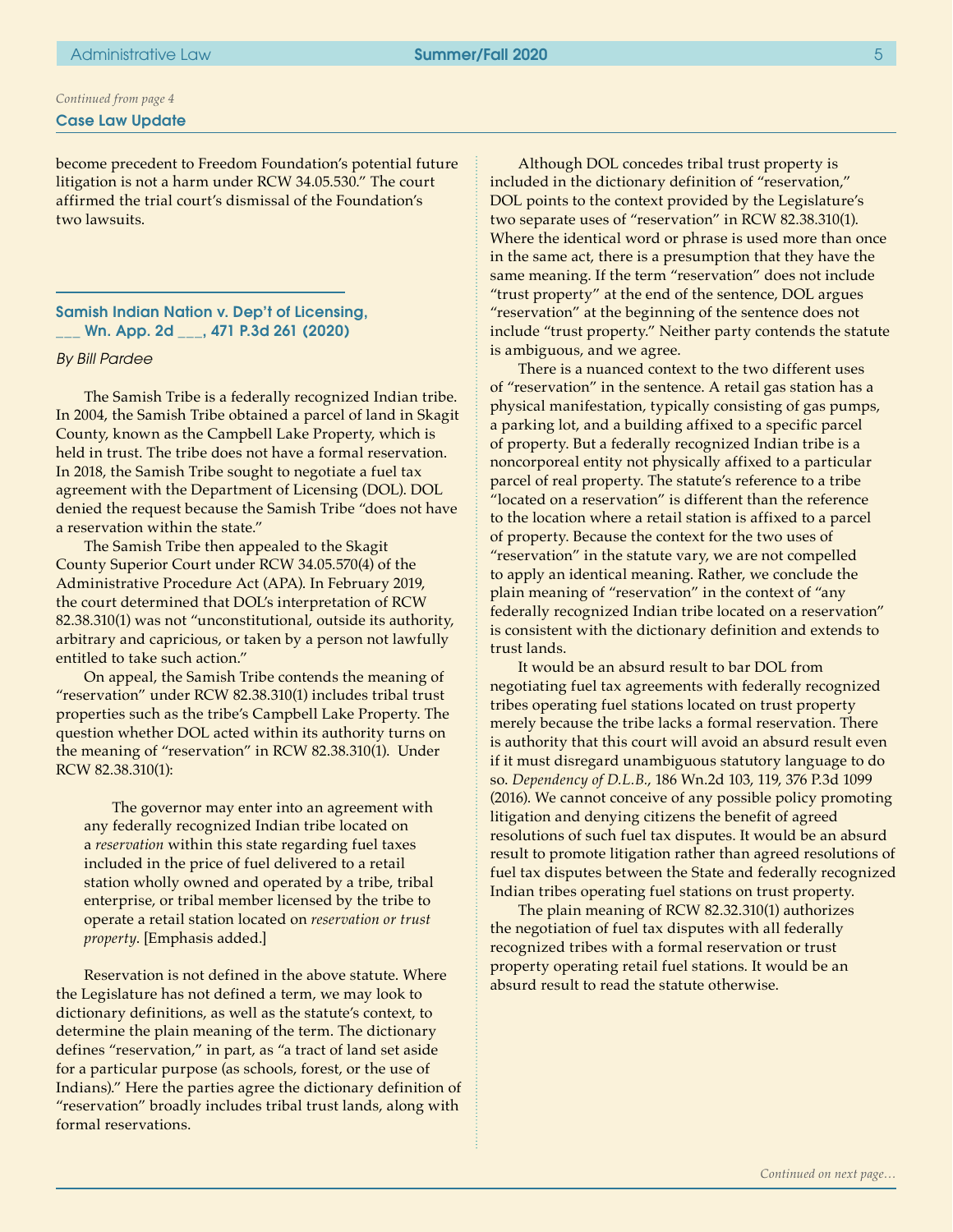### Case Law Update *Continued from page 5*

## Ctr. For Envtl. Law and Policy v. Dep't of Ecology, 196 Wn.2d 17, 468 P.3d 1064 (2020)

#### *By Bill Pardee*

The Spokane River and the Spokane Valley-Rathdrum Prairie Aquifer are located in Eastern Washington and encompass portions of the cities of Spokane, Spokane Valley, Liberty Lake, and Millwood. The river and the aquifer are shared resources between Idaho and Washington.

Flows in the river are declining due to increased groundwater use from the aquifer. The Department of Ecology (Ecology) thus ceased issuing new groundwater rights from the aquifer in the 1990s.

Avista Corporation (Avista) operates five hydroelectric projects located on the Spokane River in northern Idaho and Eastern Washington. The uppermost on the river, the Post Falls development, consists of three dams on three channels with natural islands connecting the structures. The development impounds nine miles of the Spokane River to the outlet of Coeur d' Alene Lake. Avista uses its Post Falls facility to regulate flows in the Spokane River for six months a year starting in summer, after spring runoff flows have peaked and subsided. Avista regulates flows in accordance with minimum flow requirements in its federal license. Throughout the summer recreation season, Coeur d' Alene Lake is maintained at a higher level, but after Labor Day, Avista begins to release stored water at Post Falls, resulting in a gradual drawdown in lake levels.

As a condition of its federal license to operate its projects, Avista is required to implement measures to protect and enhance fish, wildlife, water quality, recreation, cultural, and aesthetic resources at its projects. The license requires Avista to operate the Monroe Street and Upper Falls dams to provide minimum flows of 850 cubic feet per second (cfs) from June 16 to Sept. 30 each year. The flows are intended to enhance aquatic habitat for rainbow trout and mountain whitefish in the Spokane River. Avista's federal license requires them to release flows from Post Falls dam ranging from 3,300 cfs to 5,500 cfs for whitewater boating.

To change the actual flow in the river to better suit a particular recreational use would require seeking changes in Avista's license because it has control over water storage and releases as provided in its federal license. Ecology's rule, WAC 173-557-050 does not require control or release of water from storage. But an instream flow rule (such as WAC 173-557-050) does establish regulatory flows with a priority date as to other water rights, meaning new uses are subject to the prior established instream flow rules. WAC 173-557-050 does not put water in the river or affect existing water rights. Ecology personnel explain that Avista's federal license controls minimum releases to the river and that Ecology's instream flow rule addresses only junior water

uses and when they are interruptible to protect the instream flow.

Ecology began working with watershed planning groups in 1998 to develop instream flow protection for the Spokane River. But because no consensus could be reached, Ecology chose to use science-based fish studies as a baseline to develop the instream flow rule. In 2014, Ecology formally commenced rulemaking. Using a deliberative process, Ecology set summer minimum flows at 850 cfs by relying on science-based fish studies that protected fish as a baseline and also served to protect other instream values, including recreation, navigation, and aesthetics.

In 2012, Washington Department of Fish and Wildlife (DFW) instream flow biologist Dr. Hal Beecher wrote his flow recommendations for the Spokane River, which Ecology ultimately adopted. In summary, Dr. Beecher wrote that the recommended minimum instream flow for the Spokane River is 850 cfs from June 16 to Sept. 30. He notes how flows were developed in cooperating with Ecology with an emphasis on fish and based on the results of four scientific studies.

During the rule adoption period, Ecology received many comments regarding its decision to set summer flows at 850 cfs, to which it responded in part:

Since these flows were first proposed to the planning unit, no entity has emerged with scientific information to indicate these flows are not appropriate. It is our opinion these flows are the best flows available to protect the instream resources of the Spokane River. They are flows necessary for stream health, ecological function, and preservation of other instream resources including scenic, aesthetic, and navigational values.

Ecology explained in detail why it chose not to set flows based on recreational needs and why not setting flows based on those needs is not the same as not considering them, stating:

They [(recreational flows)] were considered by [Ecology] and rejected as the primary basis for establishing instream flows. Ecology chose to use science-based fish studies to develop the instream flow values for the rule when the Watershed Planning unit failed to reach consensus about instream flow values.

Following the Administrative Procedure Act (APA), Ch. 34.05 RCW, rulemaking process, Ecology adopted WAC 173-557-050 on Jan. 27, 2015, and the rule became effective on Feb. 27, 2015. On Feb. 29, 2016, challengers petitioned Ecology to amend the rule pursuant to RCW 34.05.330,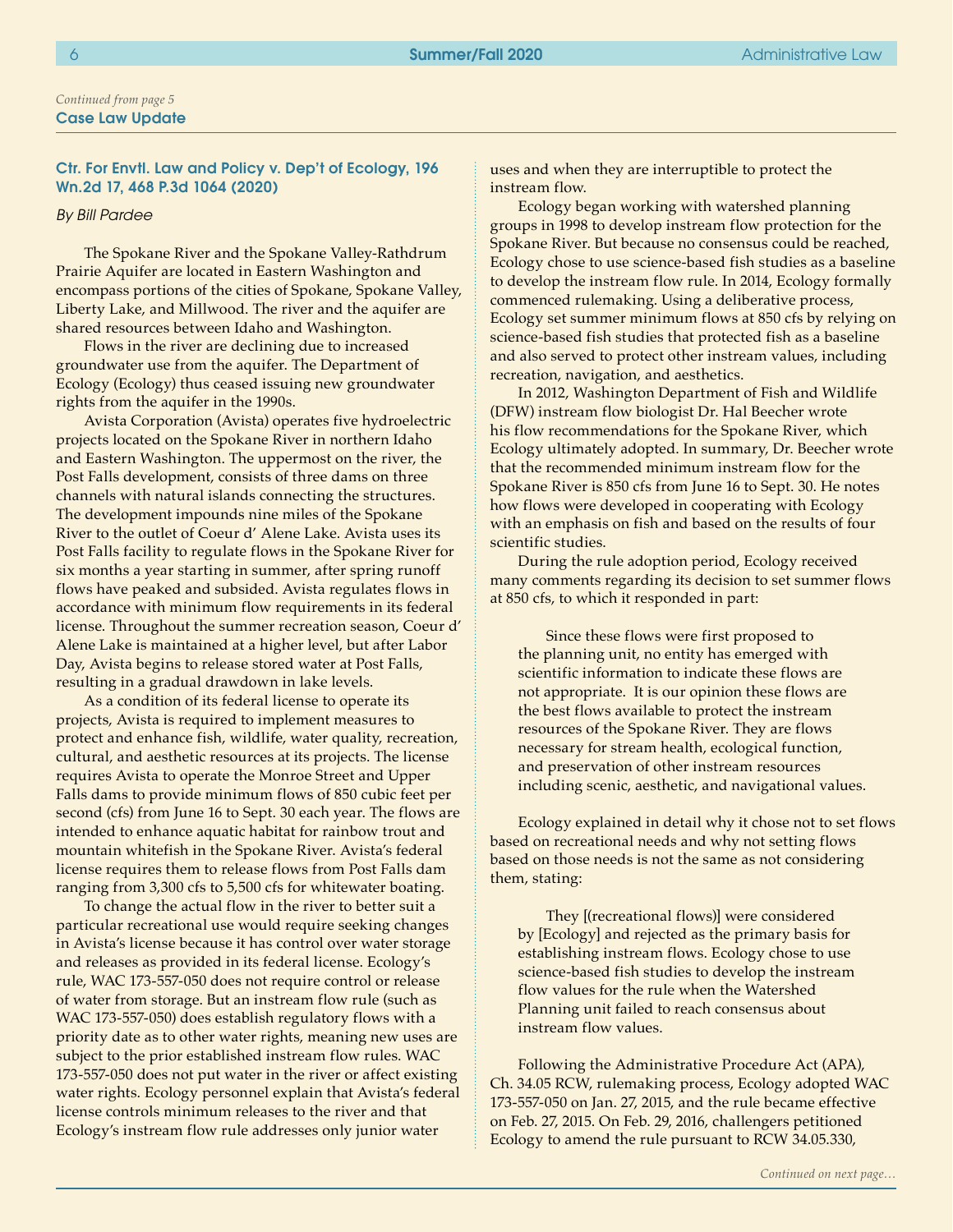### Case Law Update *Continued from page 6*

asserting that the summer flows were set too low. On April 27, 2016, Ecology denied the challengers' petition.

In May 2016, challengers brought suit against Ecology in Thurston County Superior Court under the APA, challenging the validity of the summer minimum instream flow rate and arguing that setting minimum flows at 850 cfs exceeded Ecology's authority and was arbitrary and capricious. The superior court denied the petition challenging the validity of Ecology's rule. But Division II of the Court of Appeals held the rule was invalid, agreeing with the challengers that Ecology's action exceeded its authority and was arbitrary and capricious. Ecology then petitioned for review concerning the exceeded authority and arbitrary and capricious issues. This court granted Ecology's petition.

Here the challengers claim that the portion of Ecology's rule (WAC 173-557-050) setting instream flows at 850 cfs from June 16 to Sept. 30 is invalid because in promulgating the rule, Ecology exceeded its authority and acted arbitrarily and capriciously. The Center for Environmental Law and Policy's (CELP) invalidity assertion rests on its contention that Ecology failed to give consideration to recreational, navigational, and aesthetic values as required by RCW 90.54.020(3)(a).

The party asserting the invalidity of an agency rule must show compelling reasons why the rule conflicts with the intent and purpose of the legislation. *Wash. Fed'n of State Emps. V Dep't of Gen. Admin.*, 152 Wn. App. 368, 378, 216 P.3d 1061 (2009). Any rule that is reasonably consistent with the underlying statute should be upheld. *Id.* 

This court considers the statutory context, related statutes, and the entire statutory scheme when ascertaining the plain meaning of a statute concerning water rights. *Swinomish Indian Tribal Cmty.*, 178 Wn.2d at 582. This case concerns the interplay of two statutes, RCW 90.22.010 and RCW 90.54.020(3)(a).

RCW 90.22.010 states in relevant part: "[Ecology] may establish minimum water flows or levels for streams, lakes or other public waters *for the purpose of protecting fish*, game, birds, *or* other wildlife resources, *or* recreational or aesthetic values of said public waters whenever it appears to be in the public interest to establish the same." [Emphasis added.]

RCW 90.54.020 is a "[g]eneral declaration of fundamentals for utilization and management of waters of the state," and provides that:

[U]tilization and management of the waters of the state shall be guided by the following general declaration of fundamentals: [including] … [t]he quality of the natural environment shall be protected and, where possible, enhanced as follows: … Perennial rivers and streams of the state *shall be* retained with base flows necessary to provide

for preservation of wildlife, fish, scenic, aesthetic *and* other environmental values, and navigational values."

**RCW 90.54.020, .020(3)(a).** [Emphasis added.]

Division Two read the above emphasized language in RCW 90.54.020(3)(a) as requirements and held that "Ecology must meaningfully consider the instream values enumerated in RCW 90.54.020(3)(a), and attempt to preserve them to the fullest extent possible." Division II reversed the dismissal of the challengers' suit, which was in error.

The word "shall" in a statute imposes a mandatory duty unless a contrary legislative intent is apparent. *Erection Co. v. Dep't of Labor & Indus.*, 121 Wn.2d 513, 518, 852 P.2d 288 (1993). A contrary legislative intent is apparent from the context and language of RCW 90.54.020. The meaning of "shall" is not gleaned from that word alone because our purpose is to ascertain legislative intent of the statute as a whole. *State v. Krall*, 125 Wn.2d 146, 148, 881 P.2d 1040 (1994).

Here the express language of RCW 90.54.020(3)(a) provides "general declaration of fundamentals," which are guidelines, not elements that must be met. Even if this court were to interpret RCW 90.54.020(3)(a) as embodying a mandatory requirement, the plain language at issue would direct only that "[p]erennial rivers … of the state shall be retained with *base flows* necessary to provide for preservation of … fish … and other environmental values, and navigational values." [Emphasis added.] Ecology's summer instream flow river at issue achieves such base flows as borne out by the administrative record.

Division II's elevations of the *general guidance* provided in RCW 90.54.020(3)(a) to required elements does not comport with the plain language of that statute read as a whole and is erroneous. Rather, we agree with Ecology that RCW 90.22.010's plain language provides it with the authority to "establish minimum water flows … *for the purpose of protecting fish*, game, birds *or* other wildlife resources, *or* recreational or aesthetic values of said public waters whenever it appears to be in the public interest to establish the same." [Emphasis added.] And thus, Ecology has the authority to balance competing interests and values when setting instream flow rates.

Further, "[a]s a default rule, the word 'or' does not mean 'and' unless legislative intent clearly indicates to the contrary." *Tesoro Ref. & Mktg. Co. v. Dep't of Revenue*, 164 Wn.2d 310, 319, 190 P.3d 28 (2008)(plurality opinion). Accordingly, here, the Legislature's use of the disjunctive "or" in RCW 90.22.010 indicates that Ecology has authority to establish minimum water flows based on *any* of the listed values, and there is no legislative intent suggesting otherwise.

The statutes discussed give Ecology the authority to decide instream flows and to exercise its discretion in doing